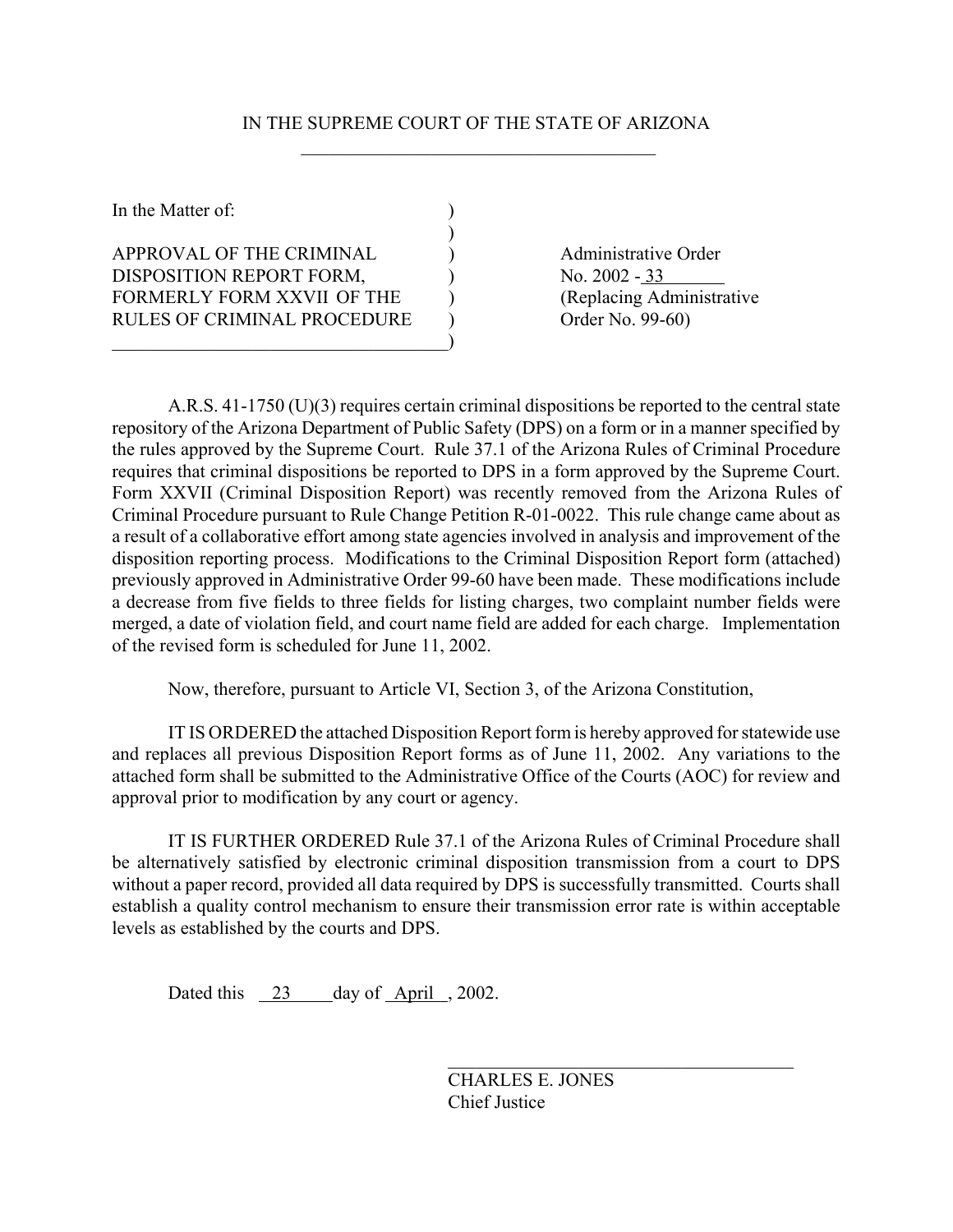**II** SID NUMBER

 $AZ$ 

## ARIZONA DEPARTMENT OF PUBLIC SAFETY<br>DISPOSITION REPORT

# Mail to: Criminal Matory Records<br>AZ Department of Public Safety<br>P O Box 18450<br>Phoenix AZ 85005-8450

| 2 NAME (Last, First, Middle)                                                                                                                                                                                                                                                                                                                                                                            |                                                |                                                                                                    |                 |                                                                                               |                                                                                                                                                                                                                                                                                      |                         | <b>3</b> DATE OF BIRTH<br>(MM)                                                                                                                                                                                                                                                                                                                                                                                                   | (DD)                       | (CCYY)                                         |                                       | 4 DATE OF ARREST<br>(MM)                    |                                      | (CCYY)<br>(DD)                                                                                                                                                                                        | $5F_{CN}$                                                                                                                                         |                                                                 |
|---------------------------------------------------------------------------------------------------------------------------------------------------------------------------------------------------------------------------------------------------------------------------------------------------------------------------------------------------------------------------------------------------------|------------------------------------------------|----------------------------------------------------------------------------------------------------|-----------------|-----------------------------------------------------------------------------------------------|--------------------------------------------------------------------------------------------------------------------------------------------------------------------------------------------------------------------------------------------------------------------------------------|-------------------------|----------------------------------------------------------------------------------------------------------------------------------------------------------------------------------------------------------------------------------------------------------------------------------------------------------------------------------------------------------------------------------------------------------------------------------|----------------------------|------------------------------------------------|---------------------------------------|---------------------------------------------|--------------------------------------|-------------------------------------------------------------------------------------------------------------------------------------------------------------------------------------------------------|---------------------------------------------------------------------------------------------------------------------------------------------------|-----------------------------------------------------------------|
| 6 ARRESTING AGENCY ORI                                                                                                                                                                                                                                                                                                                                                                                  | <b>Z ARRESTING AGENCY CASE NO.</b>             |                                                                                                    |                 |                                                                                               | <b>B BOOKING AGENCY ORI</b>                                                                                                                                                                                                                                                          |                         |                                                                                                                                                                                                                                                                                                                                                                                                                                  |                            | 9 BOOKING NUMBER                               |                                       |                                             |                                      |                                                                                                                                                                                                       |                                                                                                                                                   |                                                                 |
| 10 CHARGES / AMENDED CHARGES<br>-1111<br><b>CHARGES:</b> Please write literal<br>If more than three (3) charges list<br><b>ARIZONA</b><br>on second (2nd) form.<br><b>REVISED</b><br>LAW ENFORCEMENT AGENCY:<br>Fill in original charge(s) on line(s)<br><b>STATUTE</b><br>1a, 2a, etc.<br>OR<br><b>PROSECUTOR / COURT:</b><br><b>ORDINANCE</b><br>Fill in amended charge(s) on line(s)<br>16, 2b, etc. | 12<br>DATE OF<br>OFFENSE /<br><b>VIOLATION</b> | [13]<br>TYPE<br>OFFENSE                                                                            | $\overline{14}$ | $\overline{15}$<br><b>PREPARATORY<br/>OFFENSE<br/>DOMESTIC<br/>VICTIM INFO</b><br>VICTIM INFO | 16<br><b>DESIGNATED COURT</b><br><b>NAME / IDENTIFIER</b>                                                                                                                                                                                                                            | 12<br>∣ິ≩ຂ<br><b>ZO</b> | $\overline{1181}$<br>DISPOSITION<br>CODE                                                                                                                                                                                                                                                                                                                                                                                         | 19<br>ار<br>ج<br>PRISON OR | 20<br>LENGTH OF<br>CONFINEMENT<br>(da, mo, yr) | 211<br>$\overline{c}$ ope<br>SENTENCE | 122I<br>PROBATION<br>LENGTH<br>(da, mo, yr) | 23<br><b>FINE</b><br>YES<br>OR<br>ΝO | 24)<br><b>COURT CASE /</b><br><b>COMPLAINT</b><br><b>NUMBER</b>                                                                                                                                       | 25<br><b>DISPOSITION</b><br>DATE                                                                                                                  | l26)<br><b>AGENCY ORI MAKING</b><br><b>DISPOSITION DECISION</b> |
| 1a                                                                                                                                                                                                                                                                                                                                                                                                      |                                                | M F                                                                                                |                 |                                                                                               |                                                                                                                                                                                                                                                                                      |                         |                                                                                                                                                                                                                                                                                                                                                                                                                                  | $P$ J                      |                                                |                                       |                                             | Y.<br>N                              |                                                                                                                                                                                                       |                                                                                                                                                   |                                                                 |
| 1b                                                                                                                                                                                                                                                                                                                                                                                                      |                                                | M F                                                                                                |                 |                                                                                               |                                                                                                                                                                                                                                                                                      |                         |                                                                                                                                                                                                                                                                                                                                                                                                                                  | $P$ J                      |                                                |                                       |                                             | Y N                                  |                                                                                                                                                                                                       |                                                                                                                                                   |                                                                 |
| 2a                                                                                                                                                                                                                                                                                                                                                                                                      |                                                | M F                                                                                                |                 |                                                                                               |                                                                                                                                                                                                                                                                                      |                         |                                                                                                                                                                                                                                                                                                                                                                                                                                  | $P$ J                      |                                                |                                       |                                             | Y N                                  |                                                                                                                                                                                                       |                                                                                                                                                   |                                                                 |
| <u>2b</u>                                                                                                                                                                                                                                                                                                                                                                                               |                                                | M F                                                                                                |                 |                                                                                               |                                                                                                                                                                                                                                                                                      |                         |                                                                                                                                                                                                                                                                                                                                                                                                                                  | $P$ J                      |                                                |                                       |                                             | Y N                                  |                                                                                                                                                                                                       |                                                                                                                                                   |                                                                 |
| За                                                                                                                                                                                                                                                                                                                                                                                                      |                                                | M F                                                                                                |                 |                                                                                               |                                                                                                                                                                                                                                                                                      |                         |                                                                                                                                                                                                                                                                                                                                                                                                                                  | PJ                         |                                                |                                       |                                             | Y N                                  |                                                                                                                                                                                                       |                                                                                                                                                   |                                                                 |
| Зb<br><b>27 FURTHER EXPLANATIONS OR MODIFICATIONS</b>                                                                                                                                                                                                                                                                                                                                                   |                                                | M F                                                                                                |                 |                                                                                               |                                                                                                                                                                                                                                                                                      |                         |                                                                                                                                                                                                                                                                                                                                                                                                                                  | PJ                         |                                                |                                       |                                             | Y NI                                 |                                                                                                                                                                                                       |                                                                                                                                                   | <b>28 RIGHT INDEX FINGERPRIN</b>                                |
| <b>DISPOSITION REPORT</b><br>A Disposition Report is required from the disposition<br>agency (arrest, prosecutor or court) pursuant to the AZ<br>Rules of Criminal Procedure (Rule 37) for each person<br>fingerprinted for a reportable crime pursuant to<br>ARS §41-1750.<br>Please call DPS Criminal History Records<br>(602) 223-2222 for assistance with this form.                                |                                                | <b>OFFENSE</b><br><b>CODES</b><br>A - Attempted<br>C - Conspiracy<br>F - Facilitate<br>S - Solicit | to commit       | C                                                                                             | 14 PREPARATORY 15 DOMESTIC VIOLENCE<br><b>OR VICTIM</b><br><b>INFORMATION CODES</b><br>D - Crime involves<br>domestic violence<br>M - Victim is a minor<br>A - Victim is a<br>vulnerable Adult<br>L - Victim is a law<br>enforcement officer<br>Dangerous crimes<br>against children |                         | 18 DISPOSITION CODES<br>AC - Acquitted / Not guilty<br><b>CD</b> - Court Dismissed<br>DP - Deferred Prosecution<br>DS - Deferred Sentencing<br>GG - Guilty<br>GI - Guilty but Insane<br>NF - No complaint filed<br>NP - Nollo Contendre plea<br>NR - Not referred for prosecution<br>PD - Pardoned<br>PM - Pending due to mental incompetency<br>PO - Plea to other charges<br><b>RI</b> - Not responsible by reason of insanity |                            |                                                |                                       |                                             | -RR                                  | <b>APPELLATE CODES</b><br>AF - Affirmed<br>AR - Affirmed,<br>Remanded<br>for Re-sentencing<br>- Reversed and<br>Remanded<br>RV - Reversed and<br>Conviction<br>Overturned<br>SM- Sentence<br>Modified | <b>21 SENTENCE CODES</b><br>CC - Concurrent<br>CS - Consecutive<br>PS - Public or<br>Community<br>Service<br>SS - Court<br>Suspended<br>Sentence: |                                                                 |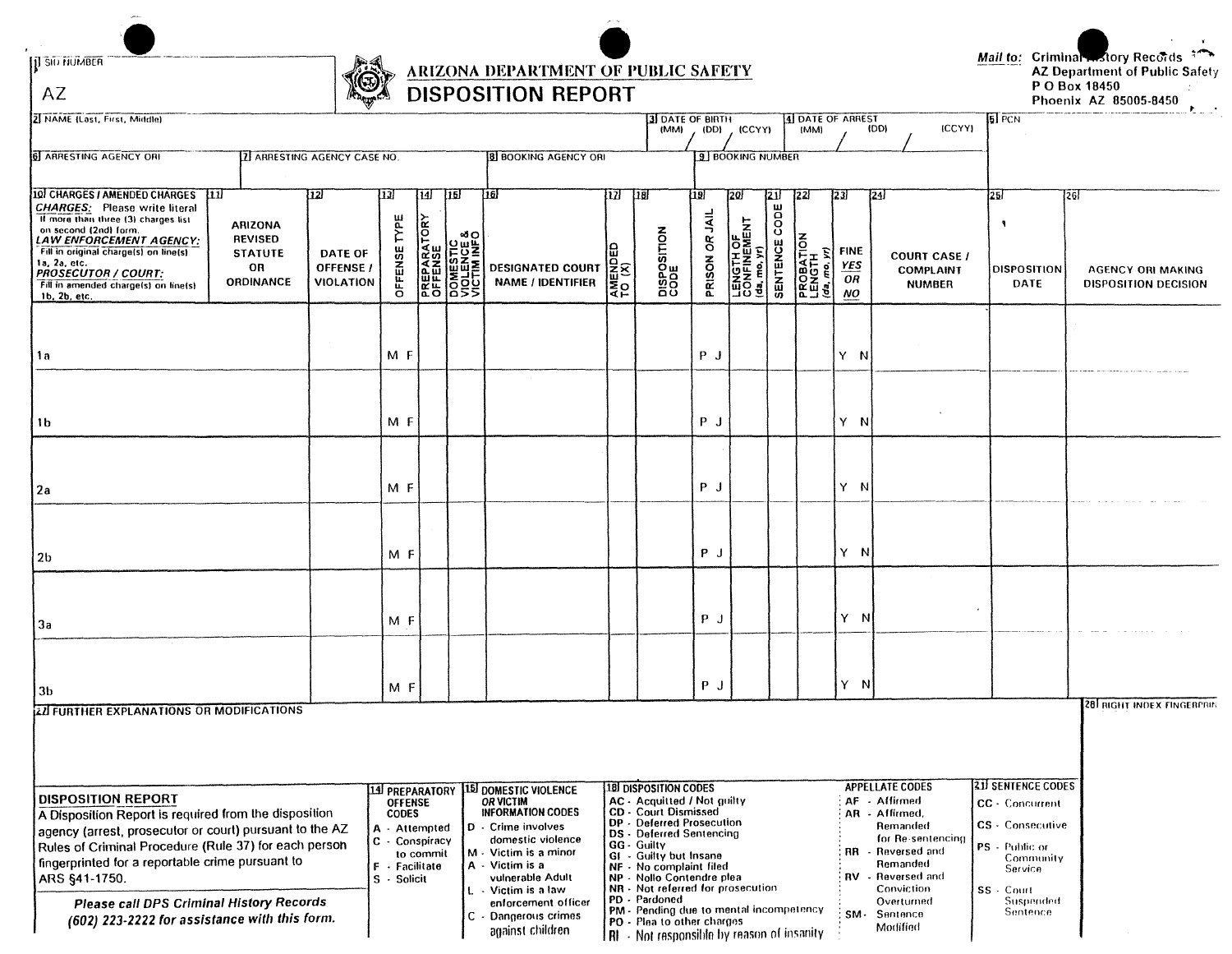### **DISPOSITION REPORT** - **COMPLETION INSTRUCTIONS**

| 1. SID NUMBER/AZ: If subject was previously arrested, the State Identification number may be<br>obtained from the Arizona Computerized Criminal History (ACCH) file via terminal inquiry. | 16. DESIGNATED COURT NAME / IDENTIFIER: Enter the designated court name or NCIC<br>assigned originating agency identifier (ORI) for each charge.                                                                             |  |  |  |  |  |  |
|-------------------------------------------------------------------------------------------------------------------------------------------------------------------------------------------|------------------------------------------------------------------------------------------------------------------------------------------------------------------------------------------------------------------------------|--|--|--|--|--|--|
| 2. NAME: Subject's complete name as shown on the arrest fingerprint card which was<br>completed for this arrest.                                                                          | 17. AMENDED TO: Enter the letter "X" in box 17, line "a"; then write amended chargets) and<br>sentence information on the corresponding "b" line, beginning in box 10, completing all<br>applicable boxes through to box 27. |  |  |  |  |  |  |
| 3. DATE OF BIRTH (DOB): As shown on the arrest fingerprint card (MMDDCCYY)<br>(MM = month, $DD = day$ , CCYY = full year; example 03/20/1954).                                            | <b>18. DISPOSITION CODE:</b> Enter the appropriate disposition or appellate code from the list on the<br>front of this form.                                                                                                 |  |  |  |  |  |  |
| 4. DATE OF ARREST: Enter the date of arrest (MMDDCCYY).                                                                                                                                   |                                                                                                                                                                                                                              |  |  |  |  |  |  |
| 5. PCN: Processing control number (PCN) assigned for specific arrest incident via the AZAFIS<br>system.                                                                                   | 19. PRISON/JAIL: If the subject was confined: Circle "P" for Prison OR Circle "J" for Jail.<br>20. LENGTH OF CONFINEMENT: Indicate the length of confinement (in days, months, years,                                        |  |  |  |  |  |  |
| 6. ARRESTING AGENCY ORI NUMBER: The NCIC-assigned originating agency identifier (ORI)                                                                                                     | etc.), to which the subject is sentenced. Example: 1 yr./2 mo.                                                                                                                                                               |  |  |  |  |  |  |
| number.                                                                                                                                                                                   | 21. SENTENCE CODE: Enter the appropriate sentence code from the list on the front of this<br>form.                                                                                                                           |  |  |  |  |  |  |
| 7. ARRESTING AGENCY CASE NUMBER: The arresting agency's case number.                                                                                                                      |                                                                                                                                                                                                                              |  |  |  |  |  |  |
| 8. BOOKING AGENCY ORI NUMBER: The NCIC-assigned originating agency identifier (ORI)<br>number.                                                                                            | 22. PROBATION LENGTH: Indicate the length of probation (in days, months, years, etc.,) to<br>which the subject is sentenced. Example: 3 yr.                                                                                  |  |  |  |  |  |  |
| 9. BOOKING NUMBER: The number assigned by the detention facility.                                                                                                                         | 23. FINE: Circle "Y" for Yes, to indicate that a fine was imposed.<br>Circle "N" for No, to indicate there was no fine imposed.                                                                                              |  |  |  |  |  |  |
| 10. CHARGES: Each offense charged at the time of arrest MUST be listed on Line "a". Line "b" is<br>used only for subsequent amendment to the initial arrest charge(s).                    | 24. COURT CASE / COMPLAINT NUMBER: The case or complaint number assigned by the<br>Court.                                                                                                                                    |  |  |  |  |  |  |
| 11. ARIZONA REVISED STATUTE: Enter the correct Arizona Revised Statute (ARS) number or the<br>County/City Ordinance number for each charge (as indicated on the arrest fingerprint card). | 25. DISPOSITION DATE: Enter the official disposition date (MMDDCCYY).                                                                                                                                                        |  |  |  |  |  |  |
| 12. DATE OF OFFENSE / VIOLATION: Enter the date of the offense / violation (MMDDCCYY).                                                                                                    | 26. AGENCY ORI MAKING DISPOSITION DECISION: The NCIC-assigned originating agency<br>identifier (ORI) of the agency making the disposition decision.                                                                          |  |  |  |  |  |  |
|                                                                                                                                                                                           |                                                                                                                                                                                                                              |  |  |  |  |  |  |
| 13. OFFENSE TYPE: Circle "M" for misdemeanor<br>Circle "F" for felony                                                                                                                     | 27. FURTHER EXPLANATIONS OR MODIFICATIONS: Further explanation regarding a particular<br>charge/disposition (list the charge number) may be entered in this section.                                                         |  |  |  |  |  |  |
| 14. FREPARATORY OFFENSE CODE: Enter the appropriate code from the list on the front of this<br>form.                                                                                      | 28. INDEX FINGERPRINT: (lower right corner of this form) At the time of arrest/fingerprinting,<br>the subject's right index fingerprint may be placed in this box.                                                           |  |  |  |  |  |  |
| 15. DOMESTIC VIOLENCE & VICTIM INFORMATION CODE: Enter the appropriate code from the<br>list on the front of this form.                                                                   |                                                                                                                                                                                                                              |  |  |  |  |  |  |

## **GENERAL INSTRUCTIONS**

A.ARRESTING AGENCY MUST submit two (2) complete fingerprint arrest cards to the Department of Public Safety, Criminal History Records (CHRU) in order for this disposition to be processed. The arresting agency must fill in all of the arrest data. If the arrest is disposed of by the arresting agency, as where the subject is not referred for prosecution. THEN the arresting agency must fill in the Disposition Report and mail this report to DPS. In the event the case goes to the prosecutor, this report must be forwarded to the prosecutor with the subject's file. And the contract of the contract of the contract of the contract of the contract of the contract of the contract of the contract of the contract of the contract of the contract of the contract of the contra

B.PROSECUTOR MUST complete the Disposition Report to show the disposition at the prosecutorial level, if we can be not with the case file to the court having jurisdiction. Disposition Report directly to DPS. If court action is required, the prosecutor must forward this the Disposition Report report with the case file to the court having jurisdiction.

C.COURT MUST place its case or complaint number in box 24 and on the line corresponding to the charge. The court determines the disposition of the offense and notes it on the Disposition Report after the subject's court appearance. NOTE: After insuring that Boxes 10 and 11 have been filled out, and Boxes 12-26 as appropriate, the Disposition Report is forwarded to DPS.

\*

APPELLATE COURT MUST complete the Disposition Report when applicable. Modification of conviction or sentence should be indicated on "Line b" for EACH count.

D.SPLIT CHAR If there is more than one charge and the disposition for each charge is to be the different courts, it will be necessary for the law enformcement agency of the prosecutor to the other courts in different court eutimit the orid<sup>prove</sup> "nisnosition Renort to one court and a LEGIBLE photocopy of the Disposition